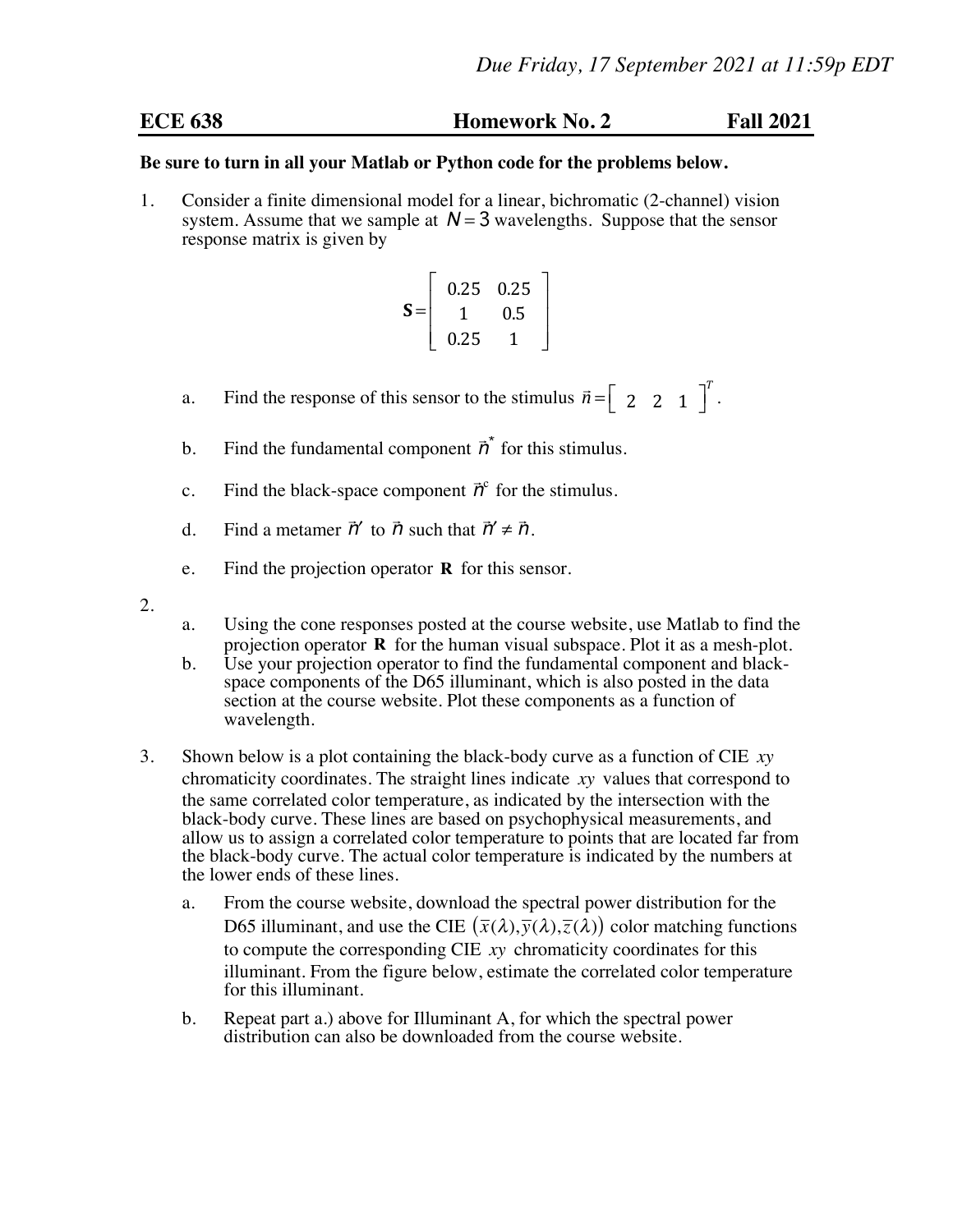

Fig. 1(3.11). CIE 1931  $(x, y)$ -chromaticity diagram showing isotemperature lines as computed by Kelly (1963).

4. The CIE 1976 *L* \* *a* \**b* \* uniform color space is commonly described only in terms of the forward equations that map CIE *XYZ* to CIE  $L^* a^* b^*$ . Derive the inverse mapping that will take us from CIE  $L^* a * b^*$  back to CIE *XYZ*.

5. This is a continuation of Problem 4 on HW No. 1. For the three color patches – Red, Green, and Blue, compute the CIE  $L^*a^*b^*$  coordinates using the data from the table below. Then, generate the following three plots, with the color coordinates of all three color patches shown on the same axes.

- a. L\* vs. a\*
- b. L\* vs. b\*
- c.  $b^*$  vs.  $a^*$

Comment on the location of these points in terms of the shapes of the three power spectral distributions, and the visual appearance of the three patches in terms of hue, saturation, and lightness.

| Color | $\mathbf{A}$<br>$\boldsymbol{\mathcal{N}}$ |       |       |
|-------|--------------------------------------------|-------|-------|
| Red   | 0.5359                                     | 0.321 | 32.56 |